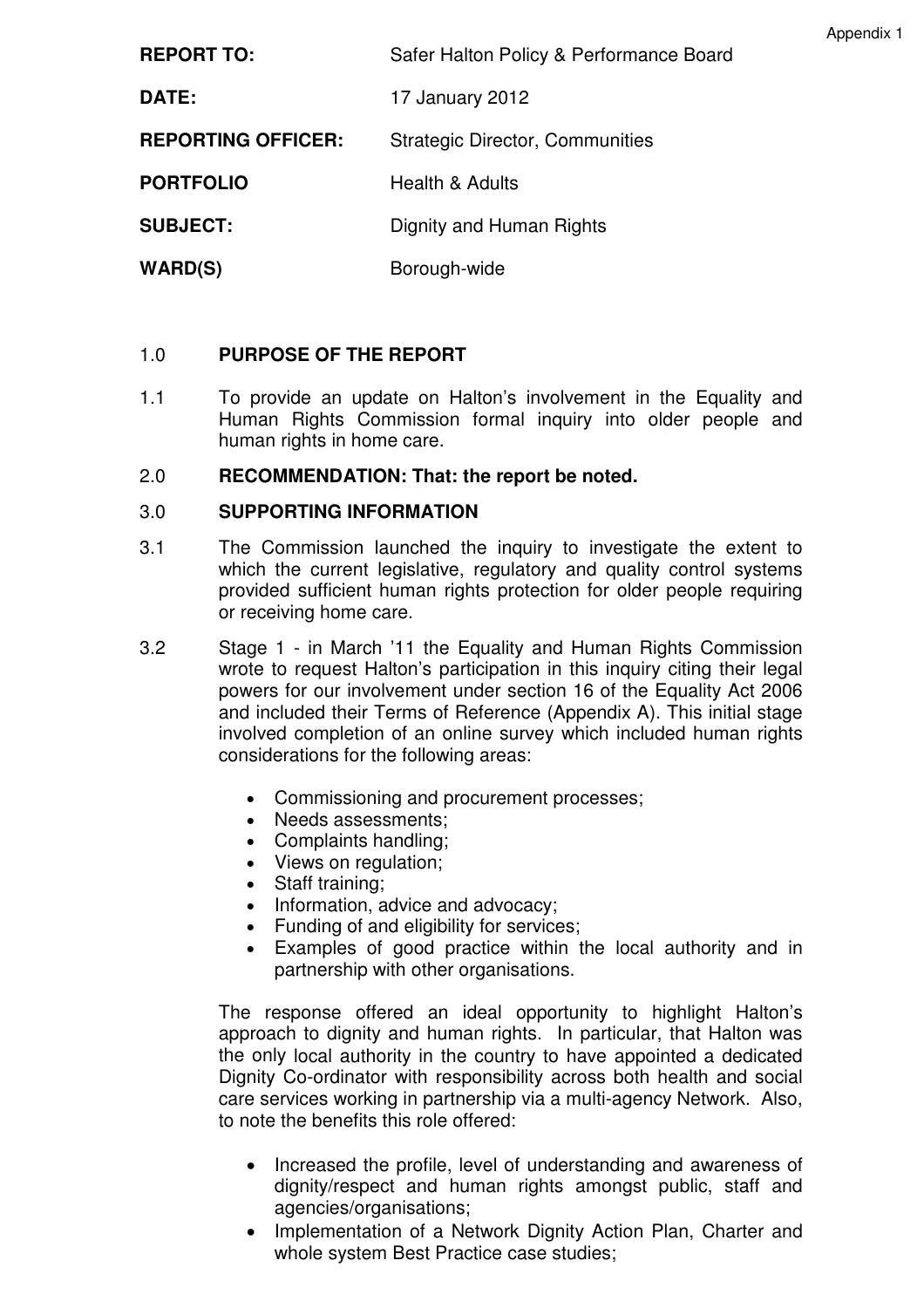- Dignity Audit Frameworks and Questionnaires;
- The positive outcomes evidenced in Halton's CQC Adult Social Care Inspection being awarded Excellent;
- People and staff taking ownership to help embed dignity by signing up as Dignity Champions.
- 3.3 Stage 2 in April '11 the Commission sought further documentary evidence towards the inquiry to support Halton's response and conducted an extensive interview with Halton's Dignity Co-ordinator and the Divisional Manager for Independent Living Services.
- 3.4 Stage 3 in May '11 the Commission wrote to the Chief Executive stating how impressed they were with Halton's integration of the dignity and human rights based approach and sought permission to conduct interviews to gather further evidence towards the inquiry. In preparation for the interviews the Commission provided an Interview Framework detailing the thematic areas of evidence they wished to explore, with a particular emphasis on the integration of human rights (Appendix B). The Commission conducted the interviews during June/July '11 which included the following different roles:
	- Elected member with responsibility for adult social care;
	- Chair of Health PPB;
	- Strategic Director, Communities;
	- Operational Director Commissioning and Complex Needs;
	- Operational Director Prevention and Assessment;
	- Officers with responsibility for equality/human rights;
	- Dignity Co-ordinator;
	- Safeguarding Co-ordinator;
	- Commissioning Manager;
	- Home Care Manager;
	- Contract Monitoring Manager;
	- Sure Start 2 Later Life Manager;
	- Adult Placement Service Manager;
	- Principal Manager Assessment
	- Social Worker;
	- Chair of Halton Dignity Champions' Network.

Interview based evidence was also sought from relevant bodies in the area for example, independent home care providers, third sector organisations including advocacy and advice giving bodies, older people and their families.

On completion of the interviews, the Commission informed the Dignity Co-ordinator that Halton had been selected as an exemplar of best practice and sought permission for the Council to be named within their published report due to be issued in November '11.

3.4 In November '11, prior to the report being published, the Commission contacted the Dignity Co-ordinator to advise that Halton was in fact the only local authority to be 'officially' named within their published report in terms of best practice. Although evidence had been sought from many other local authorities no others had 'ticked all the boxes'. This being due to Halton's whole-system dignity and human rights based approach, the Commissions 'Close to Home' report was published on 23 November '11. Halton is referenced on page 43, Part 3c: 'How well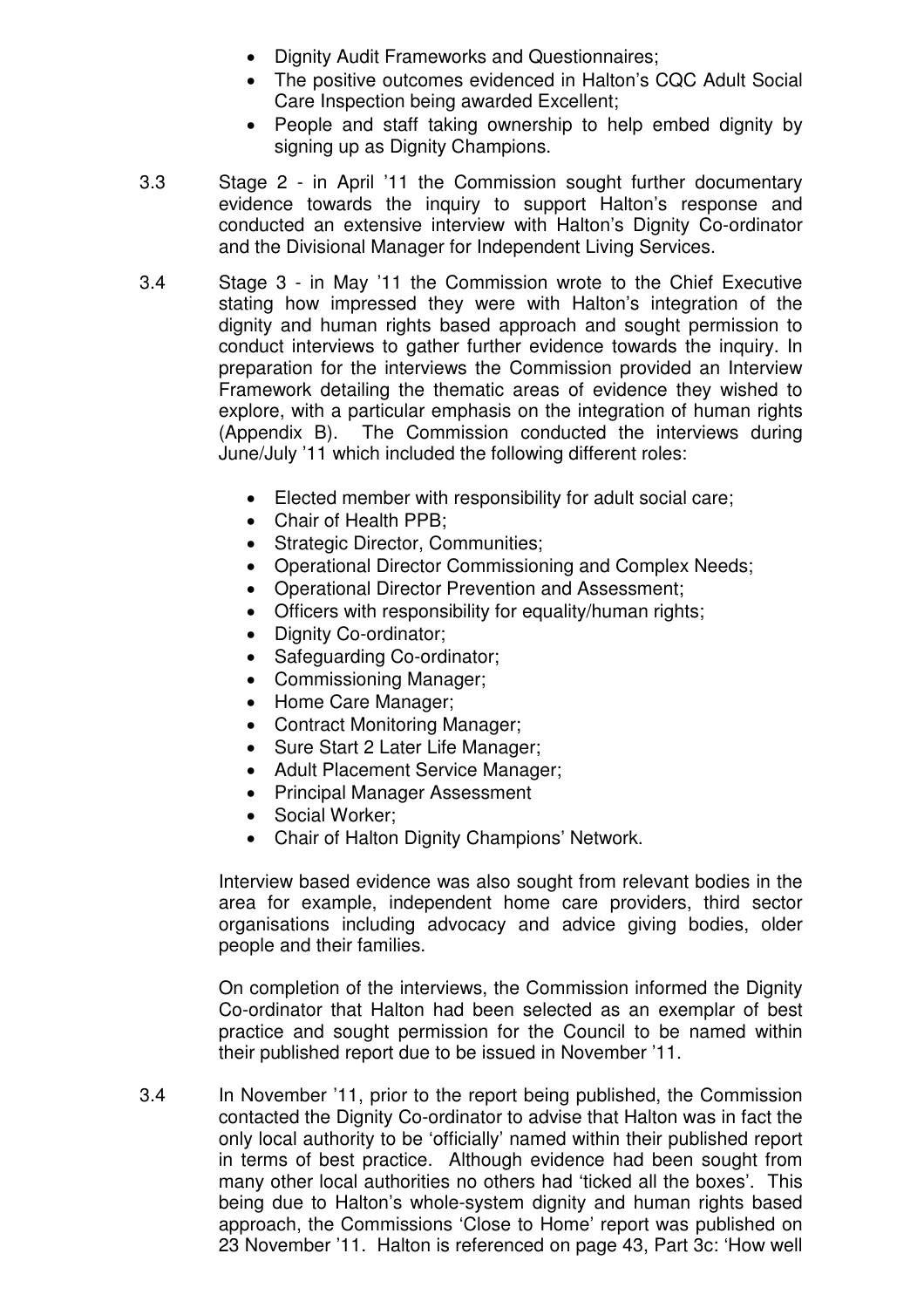do local authorities promote and protect older people's human rights?' and page 55 involving commissioning, procurement and contract management practices.

### **Reference 1 (page 43):**

Halton Borough Council employs a Dignity in Care Co-ordinator, whose role is to integrate a 'whole system' human rights based approach across all health and social care services including home care. All partner organisations and care providers work to embed dignity via a Dignity Champions' Network; having signed up to Halton's Dignity Charter and appointed Dignity Champions. Providers report back regularly on the practical steps they are taking to promote the human rights of people using their services. **A senior local authority manager highlighted the benefit of having a dedicated coordinator**: 'It (dignity) becomes the norm really for [us] ... It becomes the norm to recognise that within contracts and ... in the provision of services as well.'

#### **Reference 2 (page 55):**

Halton Borough Council uses the 'Dignity Challenge' approach pioneered by the Department of Health. **Halton Borough Council written evidence:** "In our commissioning and contracting, we include the 10-point Dignity Challenge in our service specifications for block contracts, within principles and standards, and within the outcomes required for spot contracts. Dignity and human rights are underlying themes – 'golden threads' in our Quality Assurance Framework [QAF]. This means that providers will be assessed according to the degree to which they meet these standards, being mainstreamed into the QAF rather than as a tick list. In the procurement of services prospective providers have to evidence how they meet these underlying themes prior to the award of a contract and this becomes part of the contract monitoring process. We also publicise the annual Dignity Day to providers to highlight its importance and to give providers the opportunity to showcase good practice."

# 4.0 **POLICY IMPLICATIONS**

- 4.1 The development and modernisation of older peoples' and all adults' services involving the dignity and human rights based approach supports the council's commitment to provide appropriate, flexible care and support for older people. This improves their choices, health and avoids admission to long-term care.
- 4.2 Halton Dignity Champions' Network is the multi-agency strategic-level group responsible for driving forward the Dignity campaign ensuring that policies include dignity become embedded in practice.

#### 5.0 **OTHER/FINANCIAL IMPLICATIONS**

5.1 The Co-ordinators' post is jointly funded through NHS and Council resources.

#### 6.0 **IMPLICATIONS FOR THE COUNCIL'S PRIORITIES**

- 6.1 **Children & Young People in Halton**  None identified.
- 6.2 **Employment, Learning & Skills in Halton**  None identified.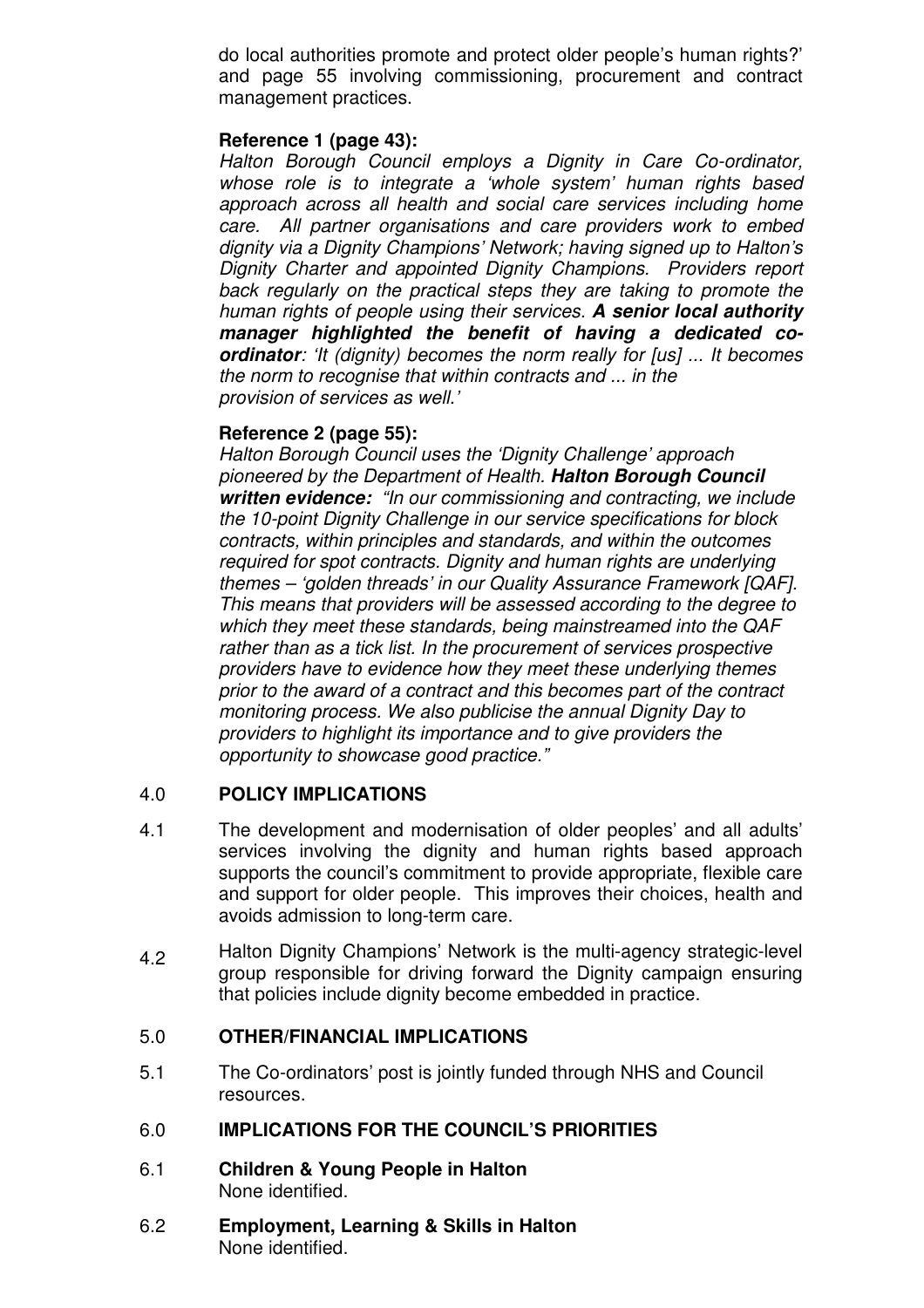# 6.3 **A Healthy Halton**

We continue to have a positive approach to dignity and human rights by working across the health and social care system in Halton. This enables people to be treated as individuals by offering a personalised service thus maintaining a maximum level of independence, choice and control over their lives.

# 6.4 **A Safer Halton**

By ensuring we continue to invest in the Dignity Campaign we will continue to have a positive impact on the key challenges in this area for example, acting to alleviate people's feelings of isolation and loneliness, having a zero tolerance against all forms of abuse and ensuring people feel able to complain without fear of retribution.

# 6.5 **Environment and Regeneration in Halton**

None identified.

# 7.0 **RISK ANALYSIS**

7.1 Failure to continue improving service provision may affect our CQC performance rating as measurement of users' experience of being treated with respect and dignity in their Health and Social Care which has become increasingly seen as central to the maintenance of highquality care.

# 8.0 **EQUALITY AND DIVERSITY ISSUES**

8.1 The work in progress demonstrates that services to adults and older people across the borough are intolerant of indignity, age discrimination, promoting equality, diversity and human rights in services delivered.

### 9.0 **LIST OF BACKGROUND PAPERS UNDER SECTION 100D OF THE LOCAL GOVERNMENT ACT 1972**

None under the meaning of the Act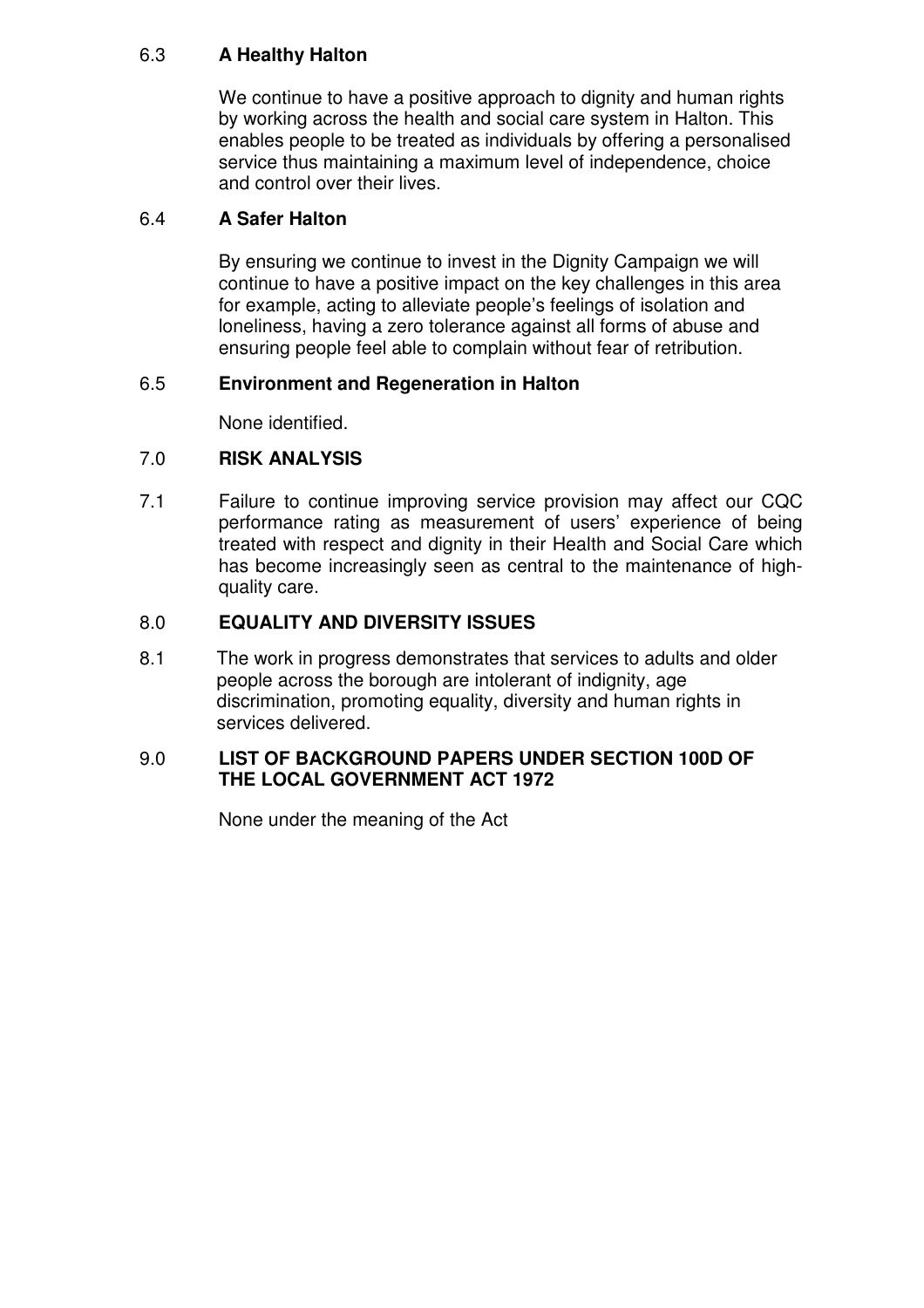### **Terms of Reference: Equality and Human Rights section 16 Inquiry**

To inquire into the extent to which the human rights of older people who require or receive home-based care and support, however funded, are promoted and protected by public authorities, working singly or with others, and the adequacy of the legal and regulatory framework within which they are required and empowered to do so.

In particular to identify:

- 1. The extent to which public authorities are effective in protecting and promoting the human rights of older people , including those paying for their own services, in the initial and ongoing assessment of their needs, commissioning home based care and support and subsequent contract management;
- 2. Good practice in the promotion and protection of human rights of older people in home based care, including by reference to examples of how public authorities have addressed human rights matters in discharging their existing duties to promote race, gender and disability equality or through the development of single equality schemes:
- 3. Public authorities' understanding of their duties under the Human Rights Act in relation to promoting and protecting the human rights of older people requiring or receiving home based care and support;
- 4. The extent to which the legal framework for human rights and community care adequately protects and promotes the human rights of older people requiring or receiving home based care and support services;
- 5. The extent to which appropriate information, advice and advocacy is provided to older people directly purchasing home based care and support in order to protect and promote their human rights;
- 6. The extent to which inspectorate and regulatory bodies, including professional regulatory bodies, protect and promote the human rights of older people requiring or receiving home based care and support services and the extent to which it is appropriate for them to do so.
- 7. The scope for enhancing the role of inspectorate and regulatory bodies, including professional regulatory bodies, individually and collectively, in promoting and protecting the human rights of older people receiving home based care and support;
- 8. The extent to which people, including the families of older people requiring or receiving care and support, based on their experience, have confidence that the system will promote and protect their human rights.

In carrying out the inquiry the Commission will have regard to the extent to which the diverse experiences and needs of older people related to their disability, age, gender, gender identity, race or ethnicity, religion or belief and sexual orientation are effectively incorporated.

l

i By older people we mean people who are ages 65 and over.